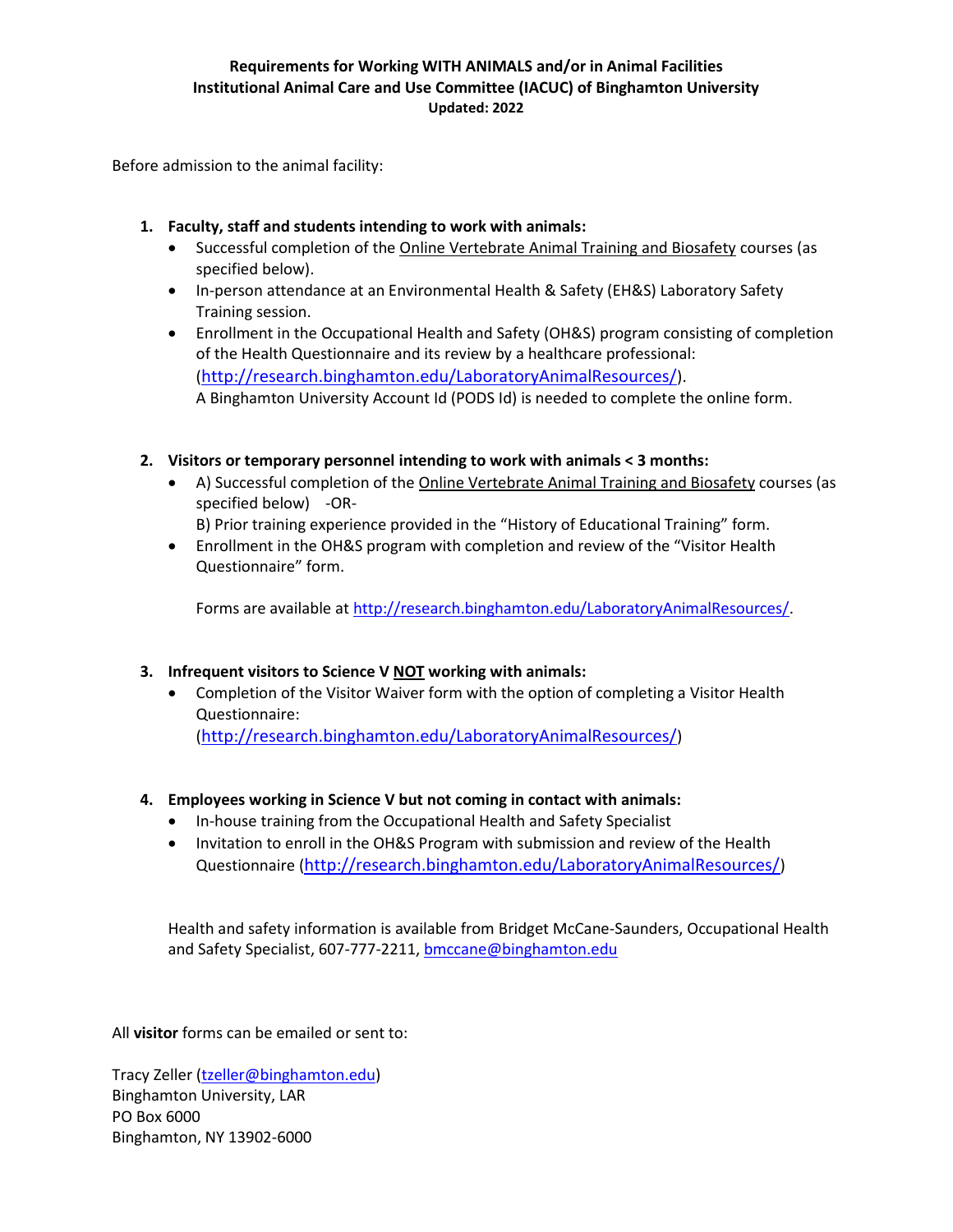### **TRAINING COURSES**

### **1. Online Vertebrate Animal Training and Biosafety Courses:**

Go to: [www.citiprogram.org](http://www.citiprogram.org/). Register, search for **SUNY - University at Binghamton** (type exactly) as the *Participating Institution*, and add the following courses:

- Working with the IACUC
- Binghamton University Custom Course (automatically downloaded)
- Initial Biosafety Training (under Question 4 when adding CITI courses)

#### **Laboratory rodent users must also complete:**

- Working with Rats and/or Mice (depending on species contact) in Research Settings
- Post Procedure Care of Mice and Rats in Research: Reducing Pain & Distress

### **Field study users must also complete:**

Wildlife Research

### **Fish users must also complete:**

Working with Fish in Research Settings

### **Amphibian users must also complete:**

Working with Amphibians in Research Settings

#### **Rabbit users must also complete:**

Working with Rabbits in Research Settings

#### **Other species:**

Training to be determined by the PI, Veterinarian, and OH&S Specialist

## *You must be registered under SUNY-University at Binghamton for coursework to be valid.*

You will be notified via e-mail and cleared to work with animals once the health questionnaire is reviewed, the EH&S Laboratory Safety Training is complete, and the online courses are finished and passed.

## **2. EH&S Laboratory Safety Training:**

This annual training will be scheduled by Binghamton University's Environmental Health and Safety department (EH&S). In-person training is required the first year. Annual training thereafter can be taken in-person or online. Access the online lab safety module and blood borne pathogen training by sending an email to [comply@binghamton.edu](mailto:comply@binghamton.edu) and providing:

- Name
- B Number
- Title/Job Title
- **•** Supervisor Name and Email
- Start Date
- Modules: Lab Safety, Blood Borne Pathogen

Print certificates for your supervisor.